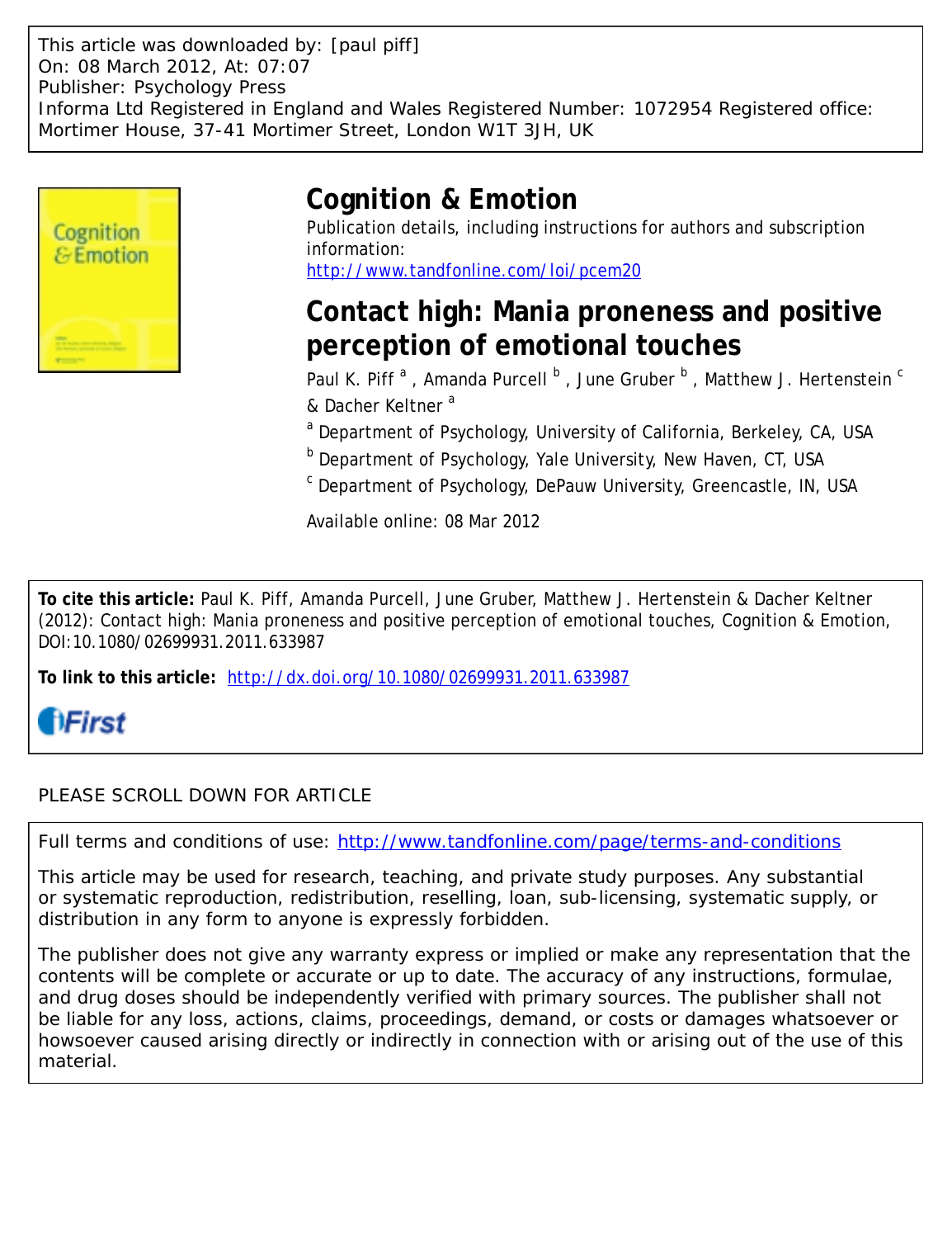## BRIEF REPORT

## Contact high: Mania proneness and positive perception of emotional touches

Paul K. Piff<sup>1</sup>, Amanda Purcell<sup>2</sup>, June Gruber<sup>2</sup>, Matthew J. Hertenstein<sup>3</sup>, and Dacher Keltner<sup>1</sup>

<sup>1</sup>Department of Psychology, University of California, Berkeley, CA, USA

<sup>2</sup>Department of Psychology, Yale University, New Haven, CT, USA

<sup>3</sup>Department of Psychology, DePauw University, Greencastle, IN, USA

How do extreme degrees of positive emotion—such as those characteristic of mania—influence emotion perception? The present study investigated how mania proneness, assessed using the Hypomanic Personality Scale, influences the perception of emotion via touch. Using a validated dyadic interaction paradigm for communicating emotion through touch (Hertenstein, Keltner, App, Bulleit, & Jaskolka, 2006), participants ( $N=53$ ) received eight different touches to their forearm from a stranger and then identified the emotion via forced-choice methodology. Mania proneness predicted increased overall accuracy in touch perception, particularly for positive emotion touches, as well as the over-attribution of positive and under-attribution of negative emotions across all touches. These findings highlight the effects of positive emotion extremes on the perception of emotion in social interactions.

Keywords: Hypomania/mania; Mania proneness; Positive emotion; Touch; Individual differences.

The scientific study of emotional expression has documented that humans convey an array of emotions through three different modalities: the face, the voice, and touch. This nonverbal language of emotion has clear evolutionary origins, is a strong human universal, and is a central language of human social life (see Keltner & Lerner, 2010, for a review).

Emotion-related signalling between an encoder (signaller) and decoder (perceiver) is also subject to important variation in terms of the accuracy with which emotions are communicated. This theme has emerged as central to the study of emotional expression. With respect to the encoder, research finds that certain individuals convey emotions in clearer signals and receive

Correspondence should be addressed to: Paul K. Piff, University of California, Berkeley, Department of Psychology, 3210 Tolman Hall, Berkeley, CA 94720-5050, USA. E-mail: paulpiff@gmail.com

This research was supported by the Metanexus Institute (DK) and the National Science Foundation (PKP).

 $\degree$  2012 Psychology Press, an imprint of the Taylor & Francis Group, an Informa business  $1$ [http://www.psypress.com/cogemotion](http://www.tandfonline.com)<http://dx.doi.org/10.1080/02699931.2011.633987>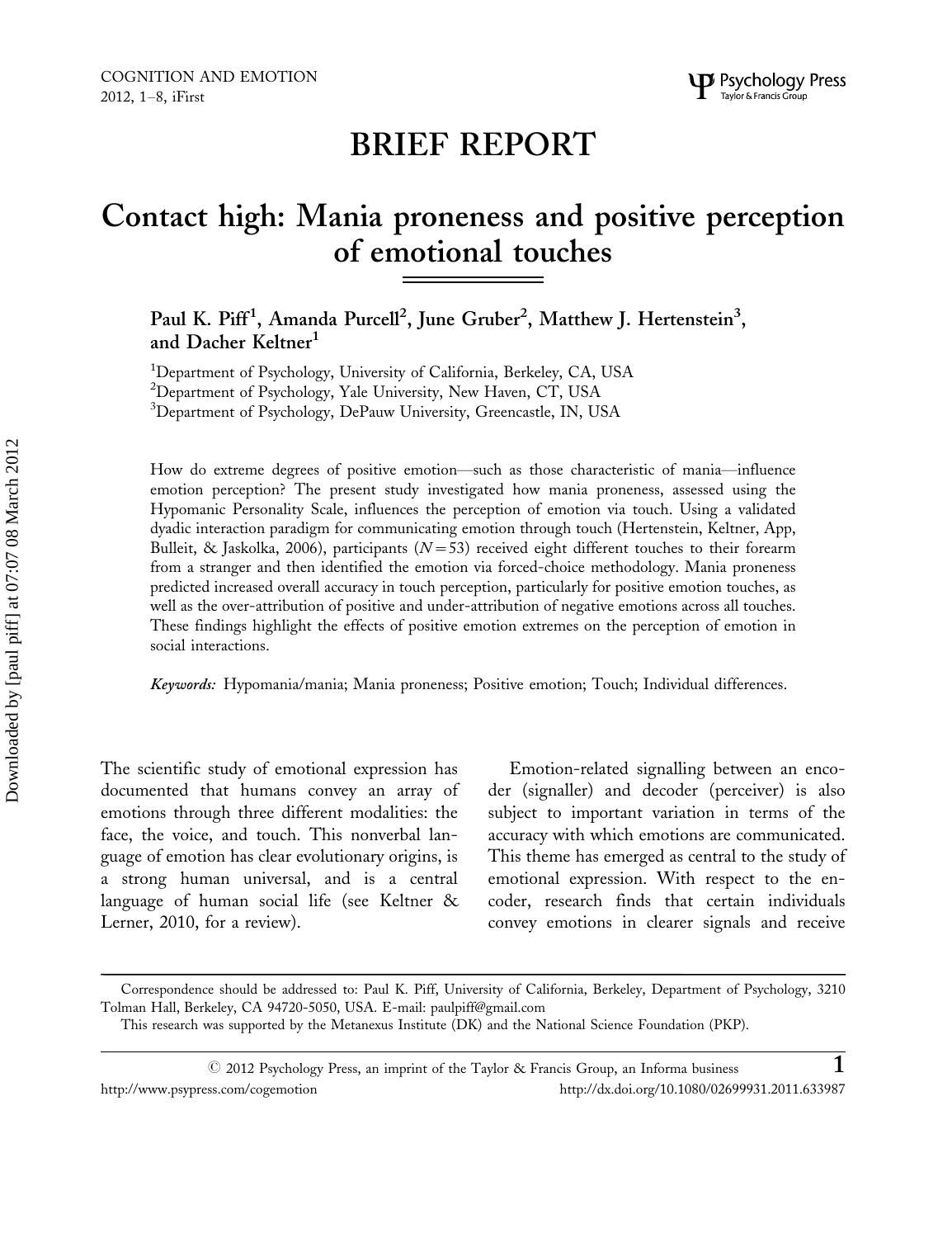more empathy from others as a result (Zaki, Bolger, & Ochsner, 2008). With respect to the decoder, new studies have documented significant variation in levels of accuracy in emotion recognition based on facial expressions depending on the individual's culture (e.g., Elfenbein & Ambady, 2003), history of abuse (Pollak & Tolley-Schell,  $2003$ ), and social class (Kraus, Côté, & Keltner, 2010). Emotional communication, though universal, is subject to systematic individual variation.

In the present research, we tested the influence of proneness toward mania upon the perception of emotion through the tactile modality. A defining criterion of mania is extreme and persisting levels of positive emotion (American Psychiatric Association, 2000). Furthermore, mania is associated with social difficulties that may stem from extremes of positive emotion-increased social contact (e.g., Biegel & Murphy, 1971), invasion of personal boundaries (Bech, Bolwig, Kramp, & Rafaelsen, 1979), and interpersonal difficulties (e.g., MacQueen, Young, & Joffe, 2001). The study of mania, therefore, represents a clear means by which scientists can examine how chronically elevated levels of positive emotion influence the perception of emotion. Here we ask: How do individual tendencies toward extreme and persistent levels of positive emotion bias the perception of emotional displays through touch?

### Mania proneness, heightened positive emotionality, and touch

Elevations in extreme positive emotion are a central feature of mania proneness (Gruber, 2011). For example, mania proneness is associated with heightened and chronic positive emotion across positive, negative, and neutral contexts (e.g., Gruber, Johnson, Oveis, & Keltner, 2008). Proneness toward and a clinical diagnosis of mania are also associated with a bias toward perceiving positive emotion. Mania proneness, measured using the Hypomanic Personality Scale (Eckblad & Chapman, 1986), predicts an increased ability to recognise subtle happiness facial expressions following a positive mood induction

(Trevisani, Johnson, & Carver, 2008). Moreover, manic individuals have been found to show deficits in recognising several negative facial expressions (e.g., fear, anger) but no recognition errors for happy faces (Lembke & Ketter, 2002). Though important, the studies above examined emotion perception in non-naturalistic settings. No studies have tested whether mania proneness affects emotional perception in interpersonal settings, a striking lacuna given the interpersonal nature of emotion perception (Zaki et al., 2008).

One avenue to examine emotion perception in interpersonal contexts is via touch, a dynamic modality of emotion communication. Touch is critical to human social life (Field, 2001) and a rich channel of the communication of emotion. Emerging research finds that a mere touch to the body can reliably communicate several distinct emotions—including sympathy, gratitude, love, disgust, fear, and anger (e.g., Hertenstein, Keltner, App, Bulleit, & Jaskolka, 2006; Thompson & Hampton, 2011). As such, the empirical study of interpersonal touch offers a unique opportunity to investigate whether mania proneness predicts a positive bias in emotion perception in the interpersonal domain.

### The present research

Participants engaged in a well-validated interpersonal touch paradigm (Hertenstein et al., 2006; Thompson & Hampton, 2011). In the touch paradigm, participants received eight emotional touches to the forearm from a stranger they could not see, and then identified the emotion associated with each touch from a list of emotion words. Guided by research linking mania proneness to heightened positive emotion across positive and negative stimuli (Gruber et al., 2008) and mania symptoms to increased social contact (e.g., Biegel & Murphy, 1971), we hypothesised that mania proneness would predict greater accuracy in identifying the emotional content of touches, particularly those conveying positive emotions, as well as increased perception of positive emotion across positive and negative touches.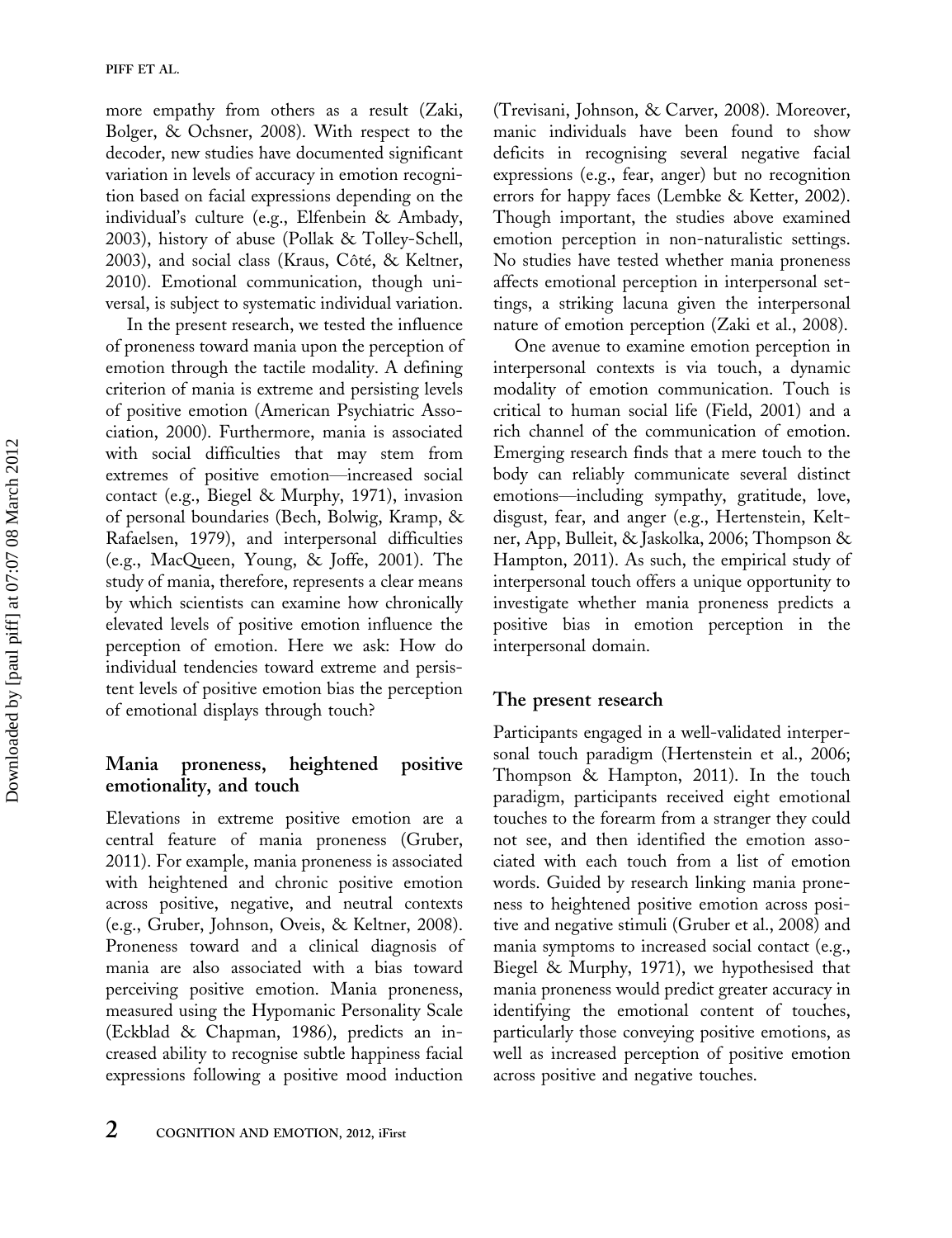#### **METHOD**

#### Participants

124 undergraduates and adults from the community received partial course credit or financial compensation for participation. Participants were brought into the lab in same-sex unacquainted pairs and assigned to the role of encoder (toucher) or decoder (touchee). The decoder identified the emotional content of a touch, and enabled us to examine how mania proneness influences the perception of emotional touch. Of the 62 decoders, nine were excluded due to missing data, leaving a final sample of 53 participants. Participants were 64.2% female, ranged in age from 18 to 59  $(M=23.21, SD=9.29)$ , and were ethnically diverse (26.4% European American, 54.7% Asian American, 7.5% Latino/a, 1.9% African American, and 9.4% Other).

#### Materials

Mania proneness. Proneness to mania was measured using the well-validated Hypomanic Personality Scale (HPS; Eckblad & Chapman, 1986). The HPS consists of 48 true-false items that measure shifts in emotion (e.g., "I often feel excited and happy for no apparent reason''), behaviour (e.g., "I often get into excited moods where it's almost impossible for me to stop talking"), and energy (e.g., "I often get so happy and energetic that I am almost giddy''). Responses were summed so that higher scores corresponded

to greater mania proneness. Participants with high HPS scores have an increased risk for the development of manic episodes at a 13-year follow-up (Kwapil et al., 2000). The HPS demonstrated good internal consistency ( $\alpha = .86$ ) with scores representative of a university sample  $(M = 15.40, SD = 8.00).$ 

Potential confounds. We assessed several individual difference variables that might co-vary with mania proneness and account for our findings. To measure current symptoms common in those prone toward mania, we used the 5-item Altman Self-Rating Mania Index (ASRM; Altman, Hedeker, Peterson, & Davis, 1997;  $\alpha = .76$ ,  $M = 8.96$ ,  $SD = 3.51$  and the 13-item short form of the Beck Depression Inventory (BDI-SF; Beck & Beck, 1972;  $\alpha = .82$ ,  $M = 4.04$ ,  $SD = 4.30$ ). We assessed individual differences in reactions to touch using the Touch Avoidance Measure (TAM; Andersen & Leibowitz, 1978), an 18-item measure of aversion to same-sex  $(\alpha = .82, M = 3.71, SD = 0.95)$  and opposite-sex touches ( $\alpha = .81, M = 2.69, SD = 0.89$ ). See Table 1 for correlations between measures.

#### Procedure

Prior to the experimental session ( $M$  = 7.29 days,  $SD = 8.33$ ), participants completed the HPS, BDI-SF, ASRM, and TAM. Unacquainted participants were randomly grouped into same-sex dyad pairs and, upon arrival to the lab, seated across from each other facing separate computers

Table 1. Correlations between self-report measures

|                    | HPS       | ASRM     | <i>BDI-SF</i> | TAM (same sex) | TAM (opposite sex) |
|--------------------|-----------|----------|---------------|----------------|--------------------|
| HPS                |           | $.39***$ | .02           | $-.37***$      | $-.29*$            |
| ASRM               | $.39***$  |          | $-.19$        | $-.18$         | $-.22$             |
| <b>BDI-SF</b>      | .02       | $-.19$   |               | .13            | .10                |
| TAM (same sex)     | $-.37***$ | $-.18$   | .13           |                | $.63***$           |
| TAM (opposite sex) | $-.29*$   | $-.22$   | .10           | $.63***$       |                    |
|                    |           |          |               |                |                    |

Notes: HPS=Hypomanic Personality Scale; ASRM=Self-Rating Mania Index; BDI-SF=Beck Depression Inventory – Short Form; TAM = Touch Avoidance Measure.  $^*\!p$  < .05; \*\*  $p$  < .01.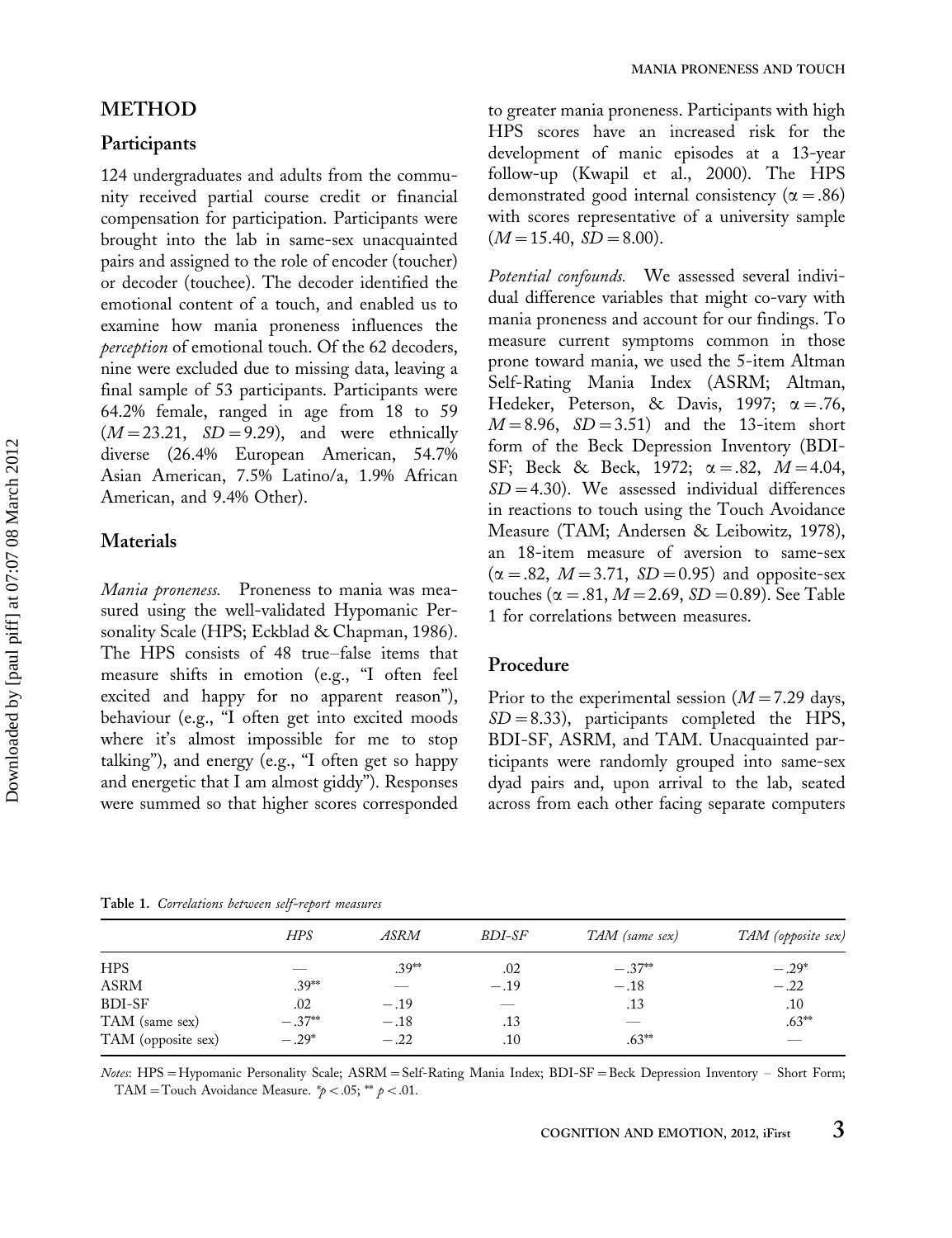in a  $2 \times 3$  meter room. Paralleling Hertenstein et al. (2006), a black curtain was positioned diagonally in between the two participants to reduce possible non-tactile and verbal communication. Participants, both of whom were naïve to the content and nature of the touch task, were randomly assigned to either the role of encoder (toucher) or decoder (touchee) and presented with computer instructions. For the encoder, eight emotion words (anger, fear, disgust, sadness, love, gratitude, awe, and sympathy) were displayed serially in a randomised order. The encoder was shown a target emotion on the computer screen and asked to express that emotion via a touch to the other participant's forearm. The encoder was told to be as ''expressive as possible in [their] touch'' and that the touches could ''last as long as you think they need to''. Two lines of tape demarcated where the decoder's forearm should be positioned on the table for each touch trial. The encoder expressed each emotion via a touch to the decoder's bare arm, positioned under the curtain on the encoder's side. The encoder was not given practice trials or told how to touch, and the decoder could only feel and not see the touches received. After each touch, the decoder rated his/her perception of the emotional content of the touch by selecting from a forced-choice list of nine terms (the eight target emotions and an "other" option).

#### RESULTS

#### Preliminary analyses

Gender  $(0 = female, 1 = male),$  ethnicity  $(0 =$ European American, 1 = non-European American), and age did not moderate the results ( $p$ s $>$ .10). We therefore collapsed across these variables in subsequent analyses. As seen in Table 1, HPS scores were negatively correlated with both TAM same-sex and opposite-sex scores, indicating that mania proneness is associated with less aversion to touch. HPS was also associated with increased ASRM but not BDI-SF ( $\rho$  > .10; see Table 1).

#### Manipulation checks

There was no difference in the accuracy of perceiving the first touch compared to the last touch ( $p > .50$ ), suggesting no learning effects. Binomial tests (chance-25%; Hertenstein et al., 2006) indicated that anger (45%,  $p < .01$ ), fear (40%,  $p < .05$ ), disgust (51%,  $p < .01$ ), love (36%,  $p = .05$ ), and sympathy (40%,  $p < .05$ ) were identified at levels significantly greater than chance, and accuracy levels for gratitude were marginal (34%,  $p = .09$ ). Sadness was not accurately decoded at above-chance levels, replicating Hertenstein et al. (2006), and neither was awe. The most frequently chosen emotions for each touch are listed in Table 2.

Table 2. Decoding accuracy and the most frequently chosen emotions for each touch

|           |                               | Frequently chosen |                    |
|-----------|-------------------------------|-------------------|--------------------|
| Touch     |                               | 2                 | 3                  |
| Awe       | Sympathy (30%)                | Gratitude (15%)   | Other (11%)        |
| Love      | Love $(36%)^{\dagger}$        | Sympathy (30%)    | Gratitude (9%)     |
| Gratitude | Gratitude (34%) <sup>††</sup> | Sympathy (23%)    | Love $(15%)$       |
| Sympathy  | Sympathy $(40%)^*$            | Love $(24%)$      | Gratitude (17%)    |
| Anger     | Anger $(45%)$ **              | Fear (17%)        | Disgust(15%)       |
| Disgust   | Disgust $(51\%)^*$            | Anger (15%)       | Fear (15%)         |
| Fear      | Fear $(40%)^*$                | Anger (19%)       | Awe/Gratitude (9%) |
| Sadness   | Sympathy (34%)                | Sadness (21%)     | Love $(19%)$       |

*Note*:  $^*p < .05$ ;  $^{**}p < .01$ ;  $^{\dagger}p = .05$ ;  $^{\dagger\dagger}p < .10$ .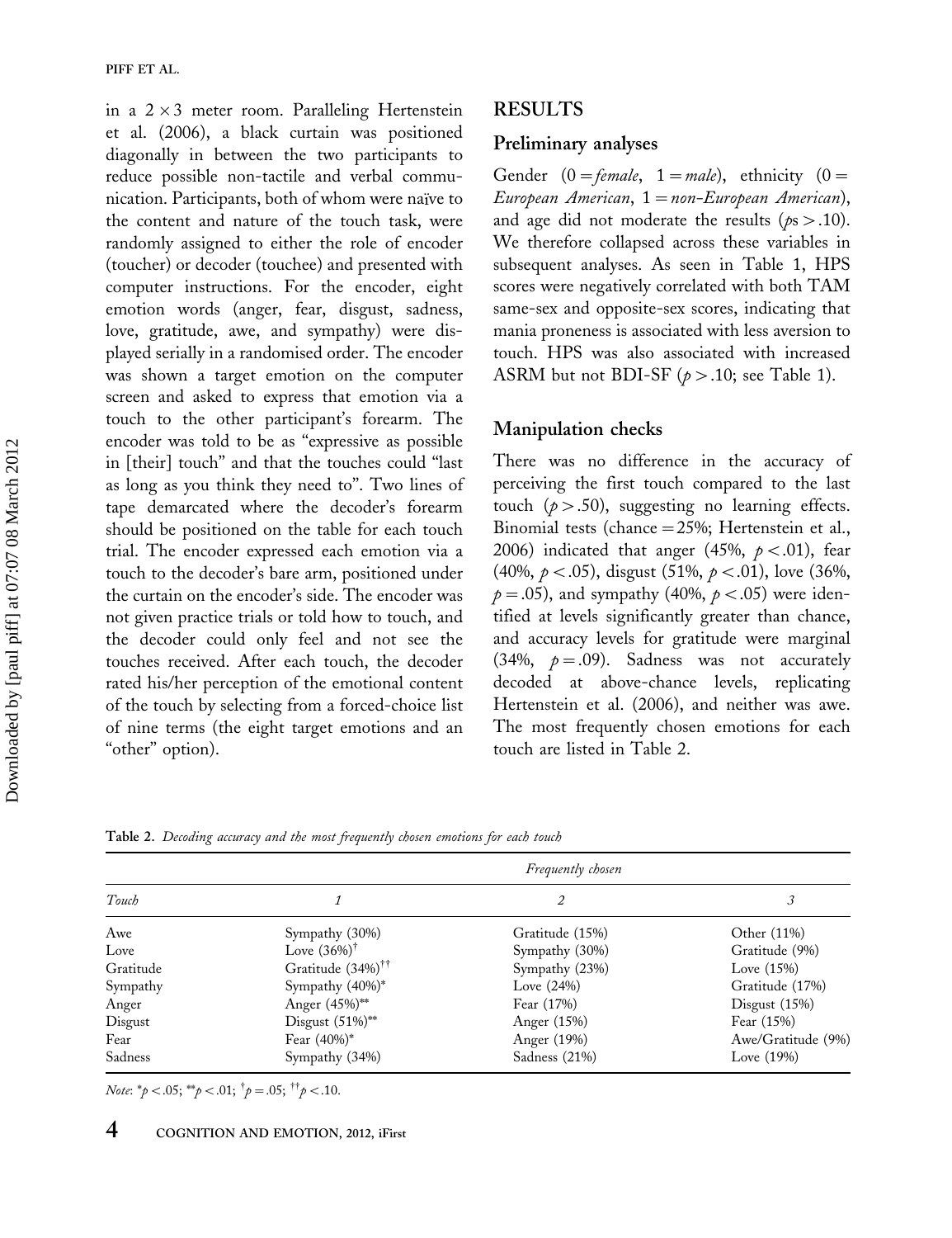#### Mania proneness and emotion perception via touch

We conducted a series of linear regressions to test whether mania proneness, as indexed by HPS, significantly predicted behaviour in the touch task. Specifically, we examined whether HPS predicted differential levels of accuracy in emotion perception across all emotions in the touch task, and proceeded to test if these effects were specific to positive or negative emotions. We also investigated whether HPS was associated with varying perceptions of positive and negative emotions across all emotional touches. In testing the effects of HPS on touch perception, we also sought to account for several third variables that could influence our results. Thus, we conducted follow-up analyses that controlled for the decoder's TAM scores and current symptoms (ASRM, BDI-SF) and-to account for possible partner (dyadic) effects—the partner's (encoder) scores on HPS, ASRM, BDI-SF, and TAM (Kenny, Kashy, & Cooke, 2006).

How accurate was the perception? We tested whether mania proneness (HPS scores) predicted emotion perception accuracy in the touch task. A total accuracy score was computed as the proportion of times out of eight that the participant correctly identified an emotional touch. We used an arcsine transformation to normalise the distribution of these proportion-based accuracy scores (similarly, we conducted an arcsine transformation on the other proportion-based variables reported below to normalise their distribution; Sokal & Rohlf, 1995). In a linear regression framework, we entered HPS scores as the independent variable and total accuracy as the dependent variable. This model was significant,  $F(1, 51)$  = 6.44,  $p < .05$ , and explained 11% of the variance in touch accuracy. Importantly, as hypothesised, HPS predicted increased accuracy in the touch task,  $b = 0.01$ , 95% confidence interval  $= 0.002 - 0.017$ . In a follow-up analysis, we tested whether the association between HPS and touch accuracy held while accounting for decoder's TAM, BDI-SF, and ASRM scores, and encoder's TAM, BDI-SF, ASRM, and HPS

scores. Even while accounting for these third variables, HPS remained a significant predictor of total accuracy ( $b$  = 0.02,  $p$  < .01), indicating that mania proneness was specifically associated with increased accuracy in perceiving emotions via touch.

We next examined whether HPS predicted greater accuracy in perceiving positive or negative emotions through touch. We did so by collapsing levels of decoding accuracy for positive emotions (love, gratitude, and awe) and for negative emotions (anger, disgust, fear, and sadness). Sympathy was excluded from either category, being neither a clearly positive nor negative emotion (e.g., Fredrickson, Tugade, Waugh, & Larkin, 2003). Valence accuracy scores were computed as the proportion of correctly identified emotions out of the three positive touches (positive valence accuracy) or out of the four negative touches (negative valence accuracy). Results indicated that HPS scores significantly predicted increased accuracy of perceiving positively valenced touches,  $F(1,$  $(51) = 7.58, \, p < 0.01, \, b = 0.02, \, 95\%$  confidence  $interval = 0.005 - 0.031$ , and explained 13% of the variance in accuracy in decoding positive touches. HPS scores did not predict increased accuracy of perceiving negatively valenced touches,  $F(1, 51) = 0.40, p > 0.05$ . In follow-up analyses with covariates entered, HPS scores remained a significant predictor of accuracy in decoding positive touches ( $b$  = 0.02,  $p$  < .05) and a non-significant predictor of accuracy in decoding negative touches ( $b$  = 0.02,  $p$  > .05). These results suggest that mania proneness is specifically related to increased accuracy in the perception of positive emotional touches.

What was perceived? Moving beyond accuracy, we tested whether HPS predicted increased perceptions of positive or negative emotions by calculating the proportion of times each valence category (positive, negative) was attributed to an emotional touch across the eight touches. HPS scores significantly predicted increased attributions of positive emotion,  $F(1, 51) = 5.60, p < 0.05$ ,  $b = 0.01, 95\%$  confidence interval  $= 0.001 - 0.013$ , and explained 10% of the variance in attributing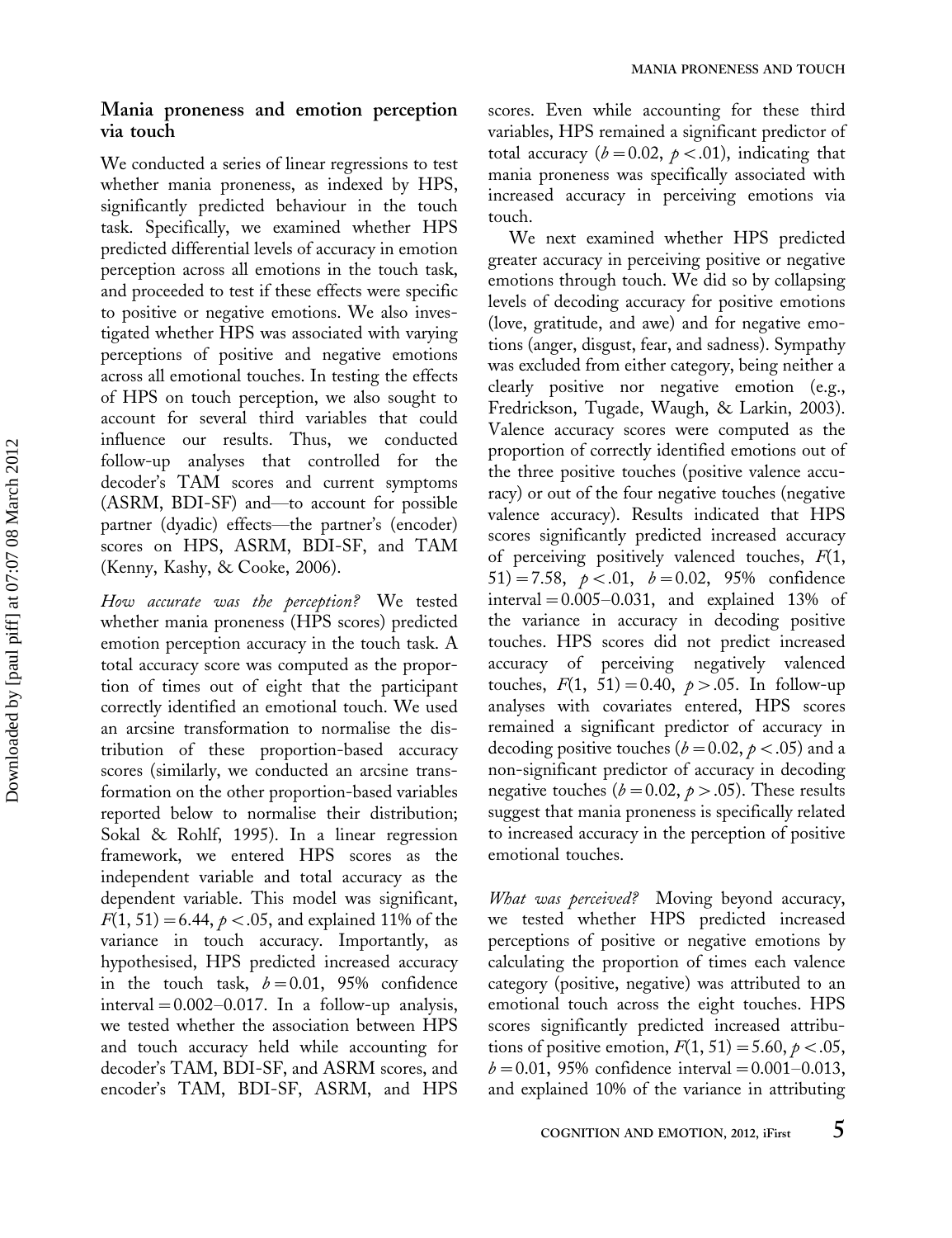positive emotions across touches. HPS scores also predicted decreased attributions of negative emotion,  $F(1, 51) = 12.66, p < 0.01, b = -0.01, 95\%$ confidence interval  $=$   $-0.014$   $-0.004$ , and explained 20% of the variance in attributing negative emotions to touches. Moreover, in regression analyses with covariates entered, HPS scores remained a significant predictor of increased attributions of positive emotions  $(b=0.01, p<0.05)$  and decreased attributions of negative emotions ( $b = -0.01$ ,  $p < .01$ ). In sum, mania proneness predicted an increased likelihood of attributing positive emotion, and a decreased likelihood of attributing negative emotion, to positive and negative touches.<sup>1</sup>

### DISCUSSION

The study of emotional communication has recently turned to the question of how individual differences shape the encoding and decoding of emotional expression. The vast majority of research in this area has focused on the face and voice (e.g., Keltner & Lerner, 2010; Zaki et al., 2008). Here, for the first time in the literature to our knowledge, we identified an individual difference variable-proneness to mania-that underlies the ability to interpret specific emotions via touch, a severely neglected modality.

Results suggested that mania proneness predicted increased overall accuracy in interpreting emotional touches, but this was driven by increased accuracy for positive and not negative touches. These findings align with work suggesting mania proneness is associated with greater sensitivity to positive stimuli (Trevisani et al., 2008). Mania proneness was also associated with increased attributions of positive emotions and decreased attributions of negative emotions to positive and negative touches. Importantly, effects held when accounting for aversion to touch,

current symptoms, and possible partner effects, suggesting that mania proneness specifically underlies individual differences in emotion perception via touch.

In sum, these results indicate that mania proneness predicts a general bias toward perceiving positive emotion across several positive and negative interpersonal touches, consistent with prior work reporting a positive emotional bias in mania proneness (Gruber et al., 2008). These findings also align with prior work arguing that mania is associated with increased social contact and sexual interest (Bech et al., 1979; Biegel & Murphy, 1971). The current results point to the specific pathways—e.g., increased desire for intimacy, higher levels of Extroversion—through which mania proneness might influence interpersonal behaviour. Our results also suggest that mania proneness may be associated with positivity even in the face of negative touches from a stranger, an important area for future examination given the role of mania proneness in responses to anger (Harmon-Jones et al., 2002).

#### Conclusions and future directions

The current study introduced touch as a new modality for studying the influence of mania proneness on emotional communication. However, findings should be interpreted within the confines of several caveats and with suggested directions for future research. First, findings in the present study relied solely on self-reported responses. As such, future work should incorporate direct assessments of the potential mechanisms underlying responses to particular touches, including measures of physiology. Second, although we measured a variety of emotional touches, future work should investigate other emotions likely to be affected by mania proneness, including happiness and sexual desire. Third, although we adopted a well-validated touch task,

<sup>&</sup>lt;sup>1</sup>Including sympathy in either the negative emotion category or the positive emotion category did not significantly alter the pattern of results. Specifically, when sympathy was categorised as a positive emotion, HPS scores continued to predict increased accuracy in perceiving positive touches ( $b = 0.02$ ,  $p < 0.05$ ) and increased attributions of positive emotion across touches ( $b = 0.01$ ,  $p < .01$ ). Further, when sympathy was categorised as a negative emotion, HPS scores did not predict accuracy in perceiving negative touches ( $b = 0.01$ ,  $p > .05$ ) but did predict decreased attributions of negative emotion ( $b = -0.01$ ,  $p < .05$ ).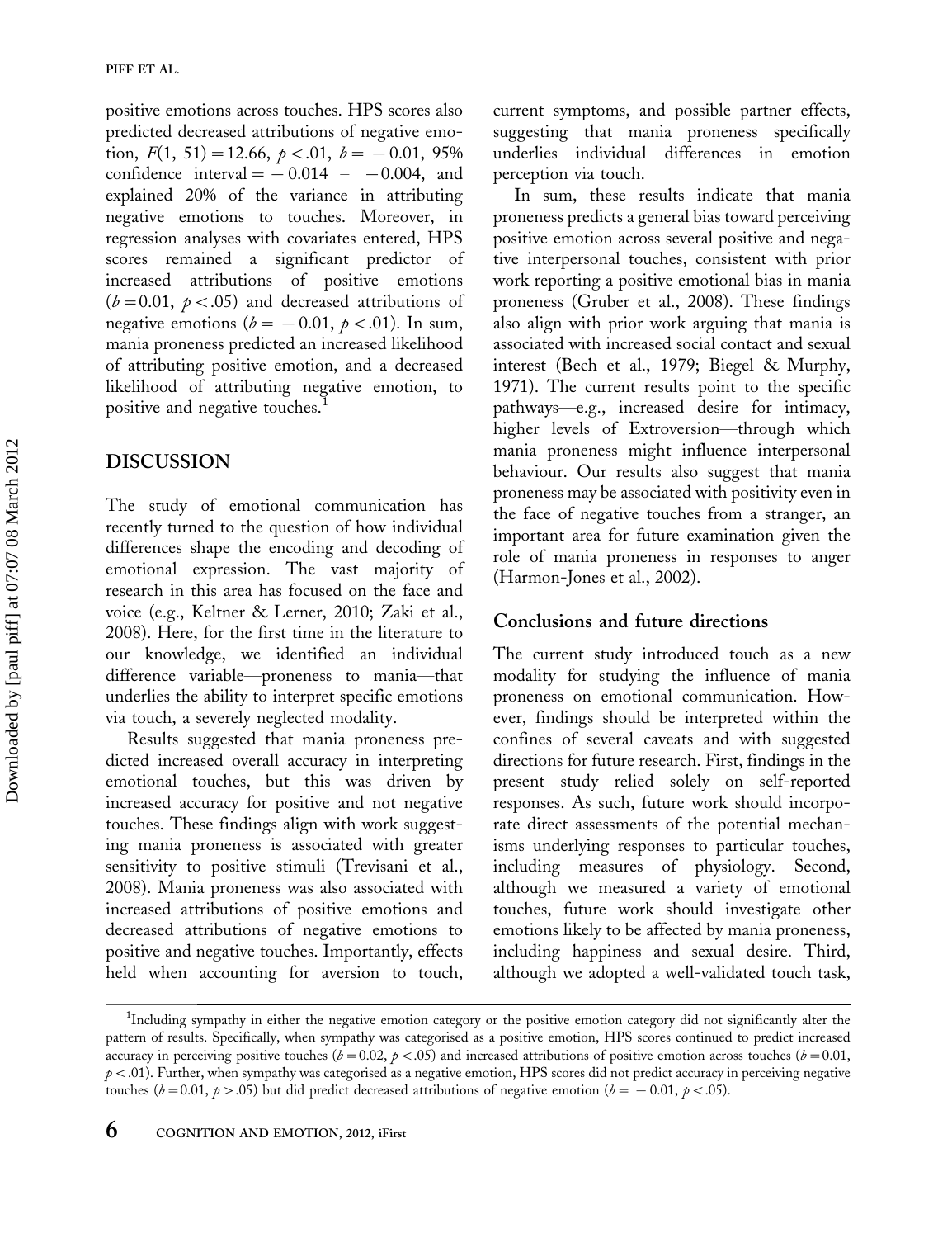it was limited to only brief tactile contact to the arm. Future studies should examine contexts where touch is less circumscribed and that include additional modalities of emotion expression. Fourth, the present study focused on a nonclinical sample of undergraduates and so generalisations to individuals at risk for mania or with a clinical history of mania (i.e., bipolar disorder) must be drawn with caution. Future work is needed to replicate these findings in clinical patient samples. Finally, research should further explore the interpersonal consequences of mania proneness. For instance, extreme positive emotionality among mania-prone individuals might cause their romantic partners to report reduced relationship satisfaction. Such investigations would further understanding of how mania proneness may create a ''contact high'' that biases emotional perception in interactions with others.

Manuscript received 24 March 2011

- Revised manuscript received 4 October 2011
	- Manuscript accepted 11 October 2011
	- First published online 7 March 2012

### REFERENCES

- Altman, E., Hedeker, D., Peterson, J. L., & Davis, J. M. (1997). The Altman self-rating mania scale. Biological Psychiatry, 42, 948-955.
- American Psychiatric Association. (2000). Diagnostic and statistical manual of mental disorders (4th ed., text rev.). Washington, DC: Author.
- Andersen, P. A., & Leibowitz, K. (1978). The development and nature of the construct touch avoidance. Environmental Psychology & Nonverbal Behavior,  $3(2)$ , 89-106.
- Bech, P., Bolwig, T. G., Kramp, P., & Rafaelsen, O. J. (1979). The Bech-Rafaelsen Mania Scale and the Hamilton Depression Scale: Evaluation of homogeneity and inter-observer reliability. Acta Psychiatrica Scandinavica,  $59(4)$ ,  $420-430$ .
- Beck, A. T., & Beck, R. W. (1972). Screening depressed patients in family practice: A rapid technique. Postgraduate Medicine, 52, 81-85.
- Biegel, A., & Murphy, D. L. (1971). Assessing clinical characteristics of the manic state. American Journal of Psychiatry, 128, 688-694.
- Eckblad, M., & Chapman, L. J. (1986). Development and validation of a scale for hypomanic personality. Journal of Abnormal Psychology, 95, 214-222.
- Elfenbein, H. A., & Ambady, N. (2003). Universals and cultural differences in recognizing emotions. Current Directions in Psychological Science, 12, 159-164.
- Field, T. (2001). Touch. Cambridge, MA: MIT Press.
- Fredrickson, B. L., Tugade, M. M., Waugh, C. E., & Larkin, G. (2003). What good are positive emotions in crises? A prospective study of resilience and emotions following the terrorist attacks on the United States on September 11th, 2001. Journal of Personality and Social Psychology, 84, 365-376.
- Gruber, J. (2011). A review and synthesis of positive emotion and reward disturbance in bipolar disorder. Clinical Psychology and Psychotherapy, 18, 356–365.
- Gruber, J., Johnson, S. L., Oveis, C., & Keltner, D. (2008). Risk for mania and positive emotional responding: Too much of a good thing? *Emotion*,  $8, 23 - 33.$
- Harmon-Jones, E., Abramson, L. Y., Sigelman, J., Bohlig, A., Hogan, M. E., & Harmon-Jones, C. (2002). Proneness to hypomania/mania and asymmetrical frontal cortical responses to an angerevoking event. Journal of Personality and Social  $P$ sychology, 82, 610–618.
- Hertenstein, M. J., Keltner, D., App, B., Bulleit, B. A., & Jaskolka, A. R. (2006). Touch communicates distinct emotions. Emotion, 6, 528-533.
- Keltner, D., & Lerner, J. S. (2010). Emotion. In D. T. Gilbert, S. T. Fiske, & G. Lindsay (Eds.), The handbook of social psychology (5th ed., pp. 312–347). New York, NY: McGraw-Hill.
- Kenny, D. A., Kashy, D. A., & Cook, W. L. (2006). Dyadic data analysis. New York, NY: Guilford Press.
- Kraus, M. W., Côté, S., & Keltner, D. (2010). Social class, contextualism, and empathic accuracy. Psychological Science, 21, 1716-1723.
- Kwapil, T. R., Miller, M. B., Zinser, M. C., Chapman, L. J., Chapman, J., & Eckblad, M. (2000). A longitudinal study of high scorers on the Hypomanic Personality Scale. Journal of Abnormal Psychology,  $109, 222 - 226.$
- Lembke, A., & Ketter, T. (2002). Impaired recognition of facial emotion in mania. American Journal of Psychiatry, 159, 302–304.
- MacQueen, G. M., Young, L. T., & Joffe, R. T. (2001). A review of psychosocial outcome in patients with bipolar disorder. Acta Psychiatrica Scandinavica, 103, 163-170.